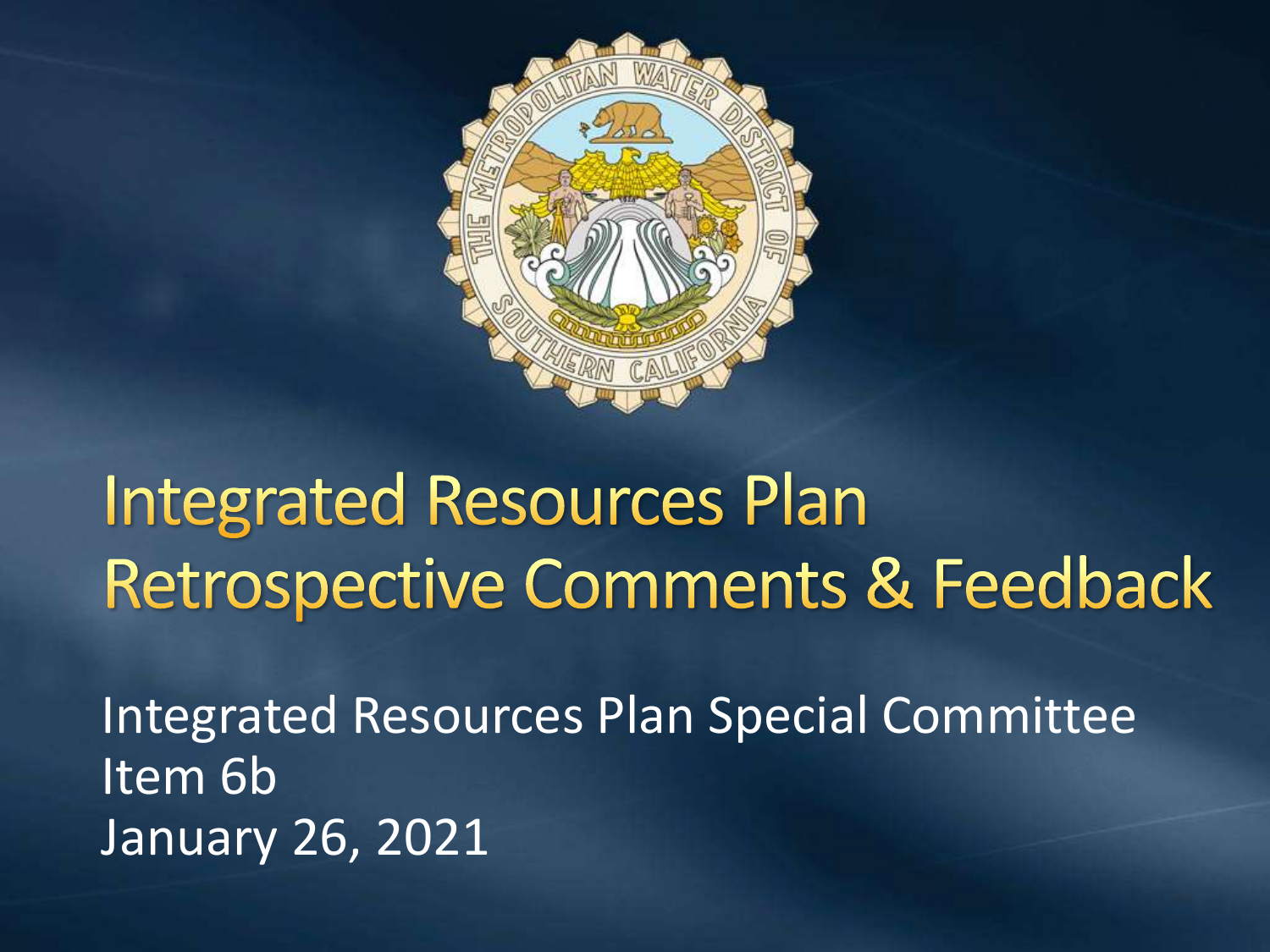# **Summary of Retrospective** Report

**• Reviewed planning assumptions in 2015 IRP** Update and compare to recent observations Presented to IRP Committee in June 2020 and December 2020 **Examined planning assumptions in context of** other recent studies

**Offered lessons learned** 

**• Sought member agency and Board input**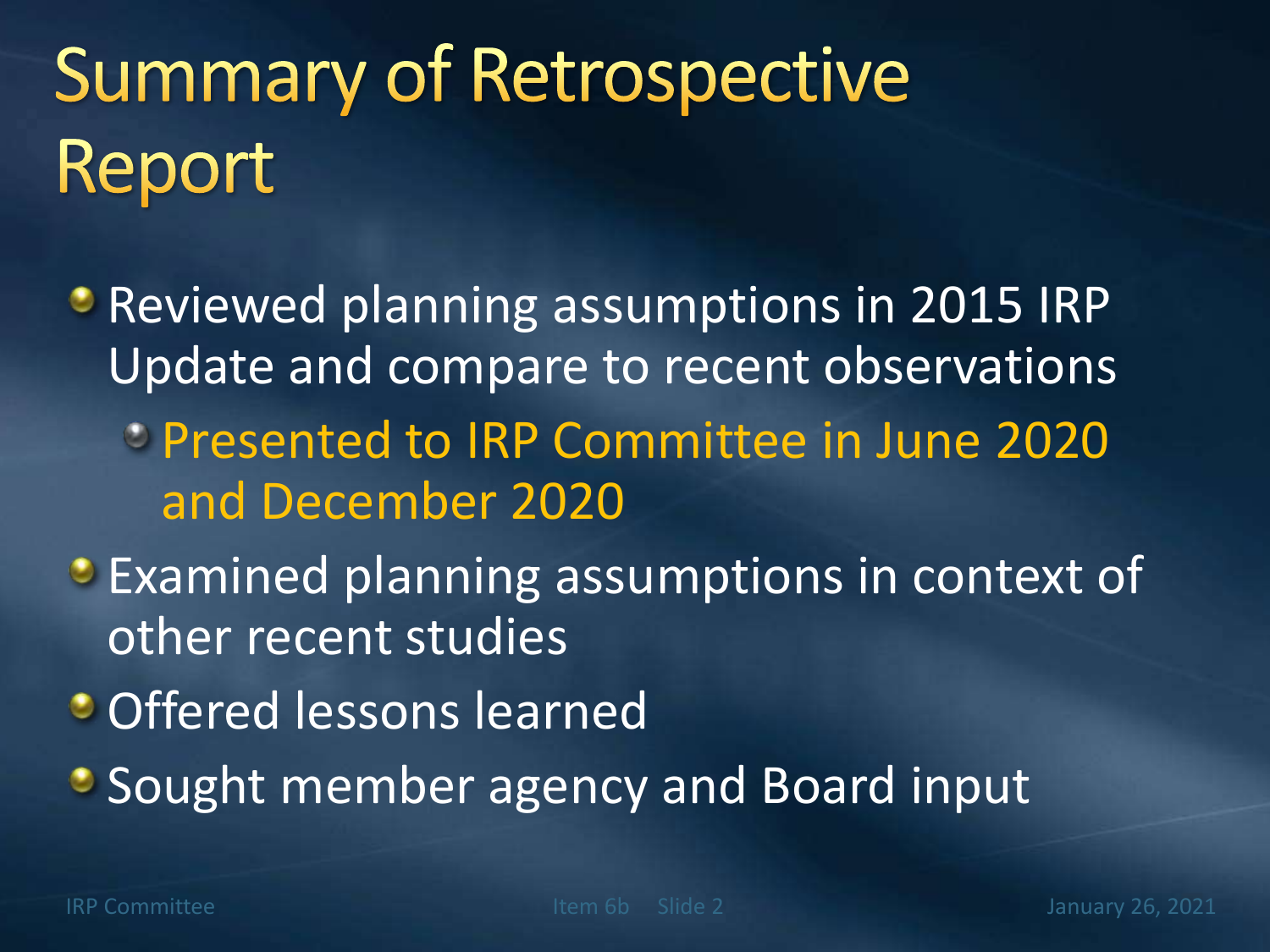### **Summary of IRP Feedback**

- Joint Letter from 12 Agencies\* (Oct. 3, 2020)
	- **Supportive of scenario framework**
	- Support moving forward to policy discussion and resource mix
	- Prudent to continue momentum of collaborative process

\*Calleguas MWD, Central Basin MWD, Eastern MWD, Foothill MWD, Inland Empire Utilities Agency, City of Long Beach, Municipal Water District of OC, City of Pasadena, Three Valleys MWD, City of Torrance, Upper San Gabriel Valley MWD, Western MWD

IRP Committee Internal Committee Item 6b Slide 3 January 26, 2021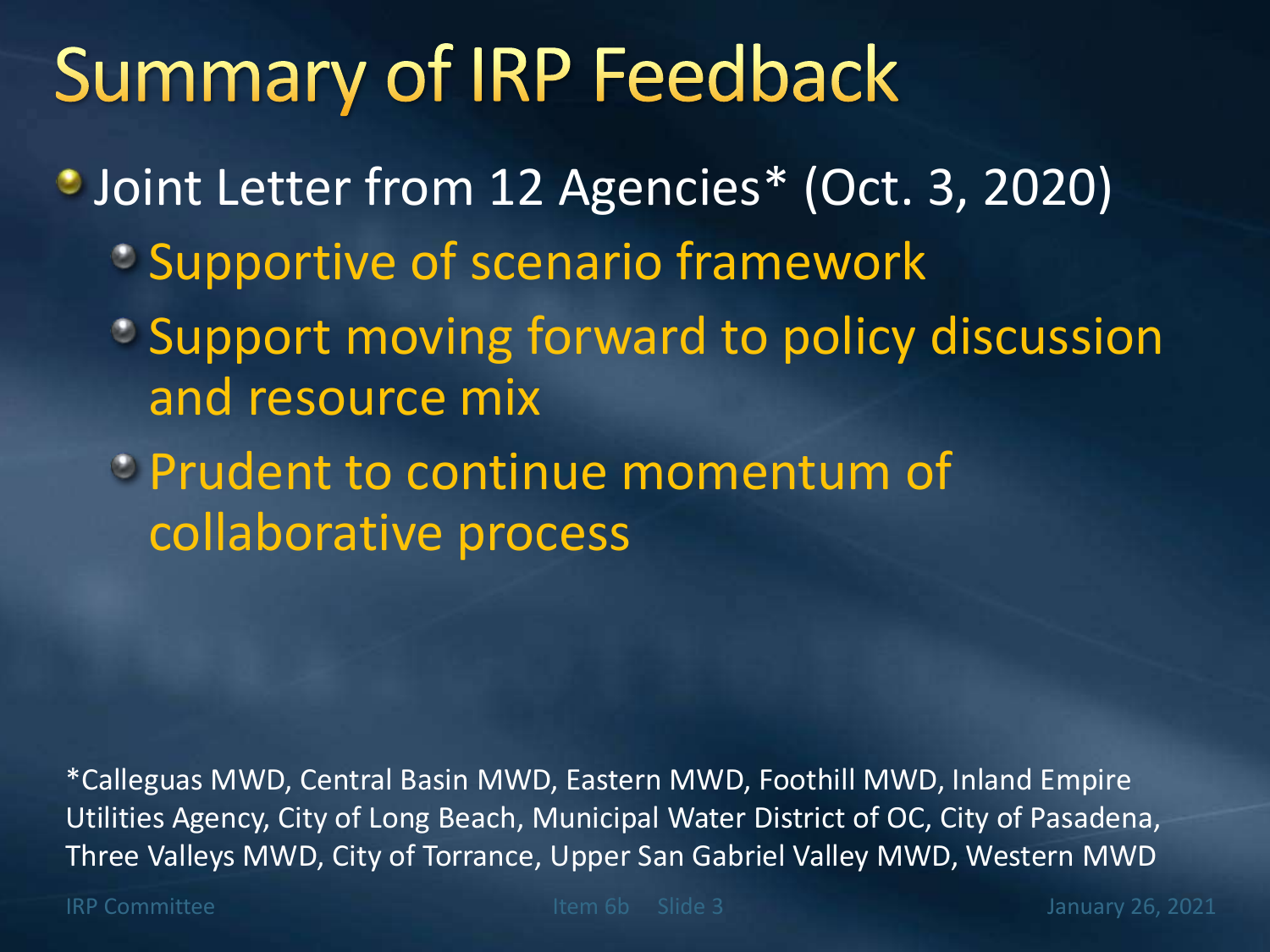### Summary of IRP Feedback (cont.)

- City of Los Angeles (Dec. 24, 2020)
	- Seeks additional evidence for scenarios and assumptions
	- **Expressed concerns that local supply** production and conservation lagged IRP targets since 2015
	- Expressed concern that imported supply stability has not improved
	- **Emphasized that risks of underestimating** demand outweigh risks of overestimation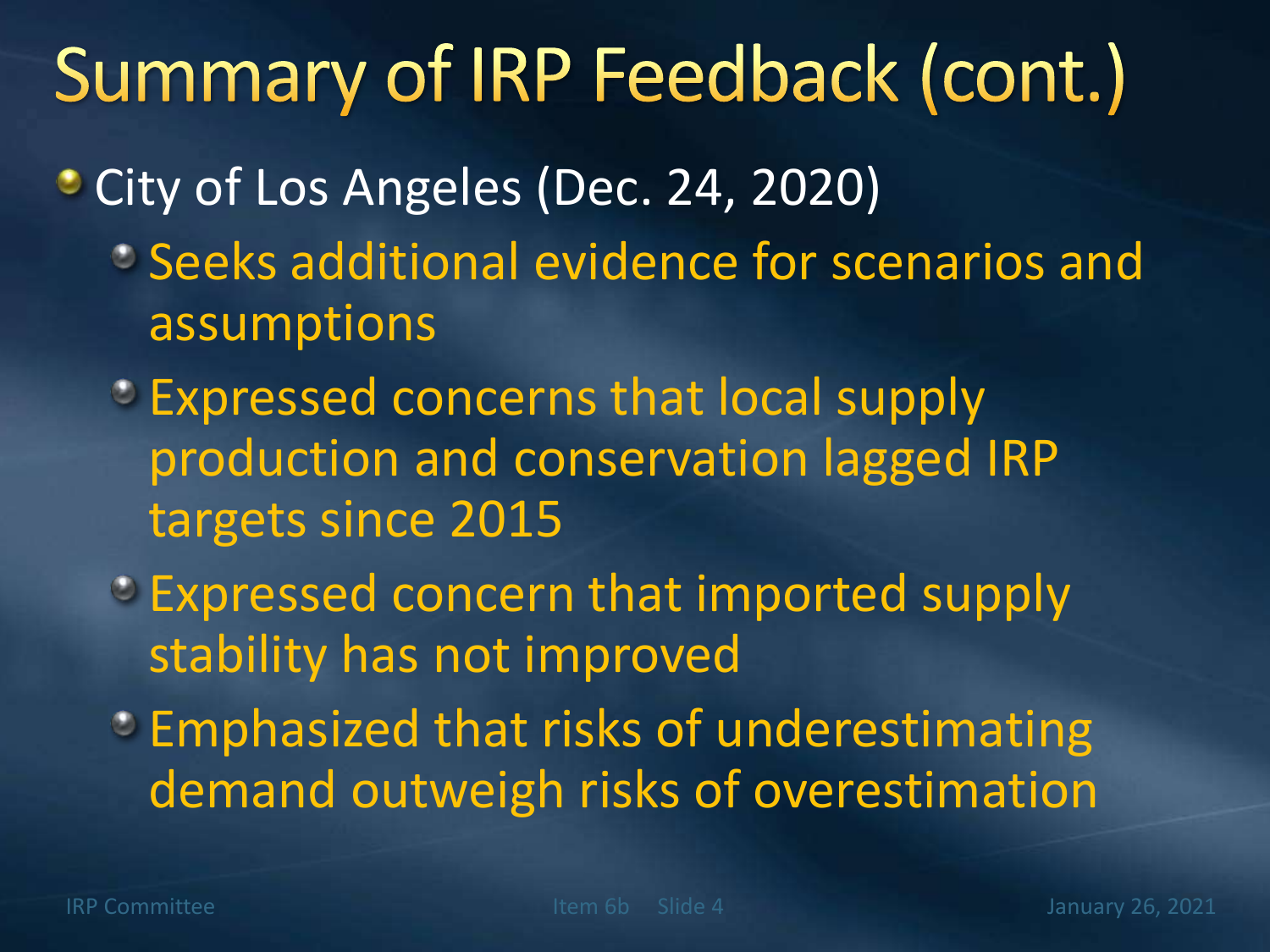## Summary of IRP Feedback (cont.)

- **San Diego County Water Authority** Board Input (Dec. 30); Technical Input (Jan. 4)
	- Questioned continued use of scenario planning; recommended baseline forecast
	- Requested analysis at member agency level rather than aggregate
	- Suggested MWD demands will remain flat if not continue to decline in coming years
	- Raised interrelated rate refinement issues on fixed charges, insurance, and reliability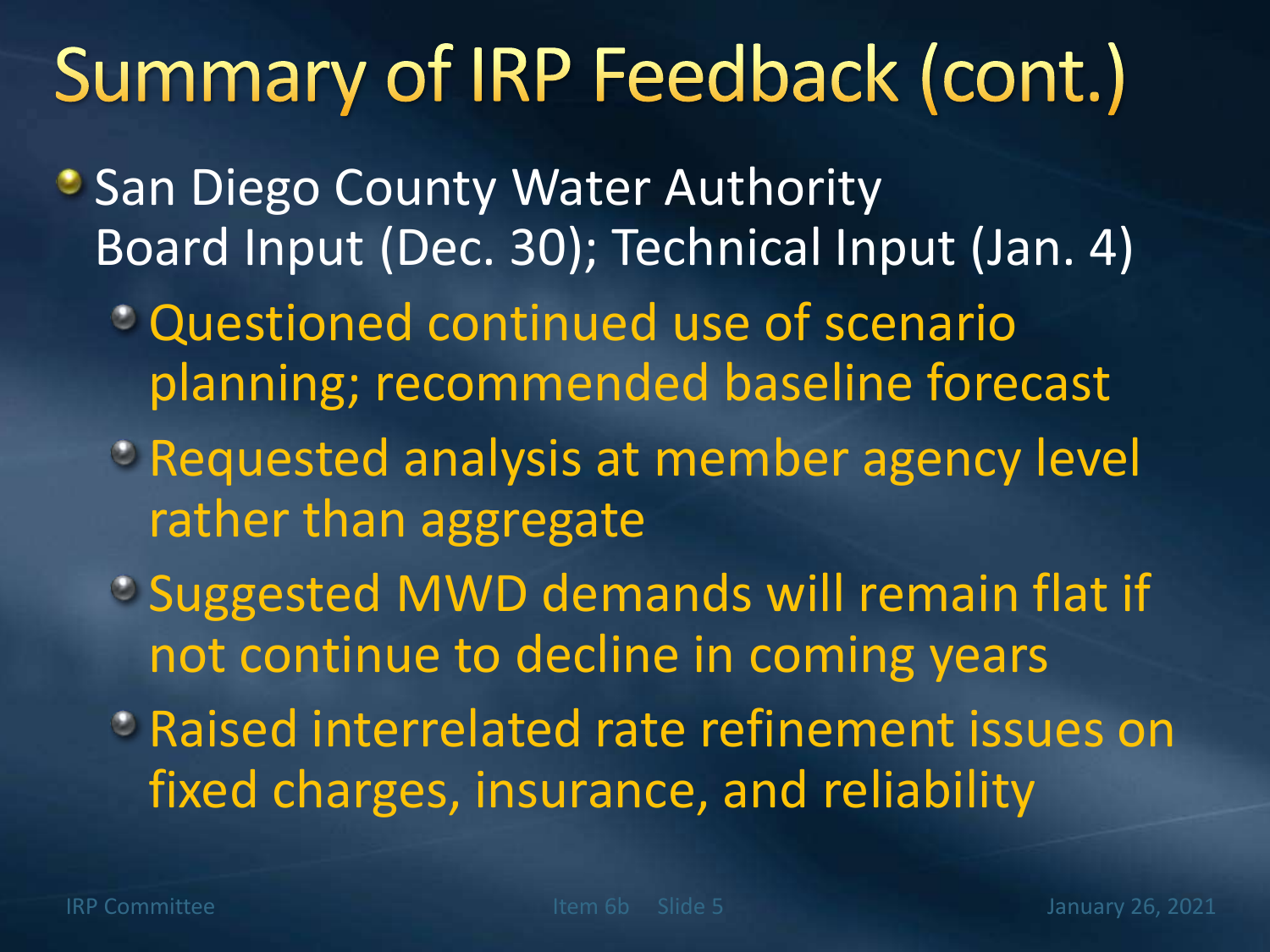### **Other Feedback**

**• Provide data on assumptions and outcomes** 

- **Questions about Scenario Planning compared to** Robust Decision Making
- **Questions on level of rebound in per-capita** water use
- **Questions on demographic assumptions for** growth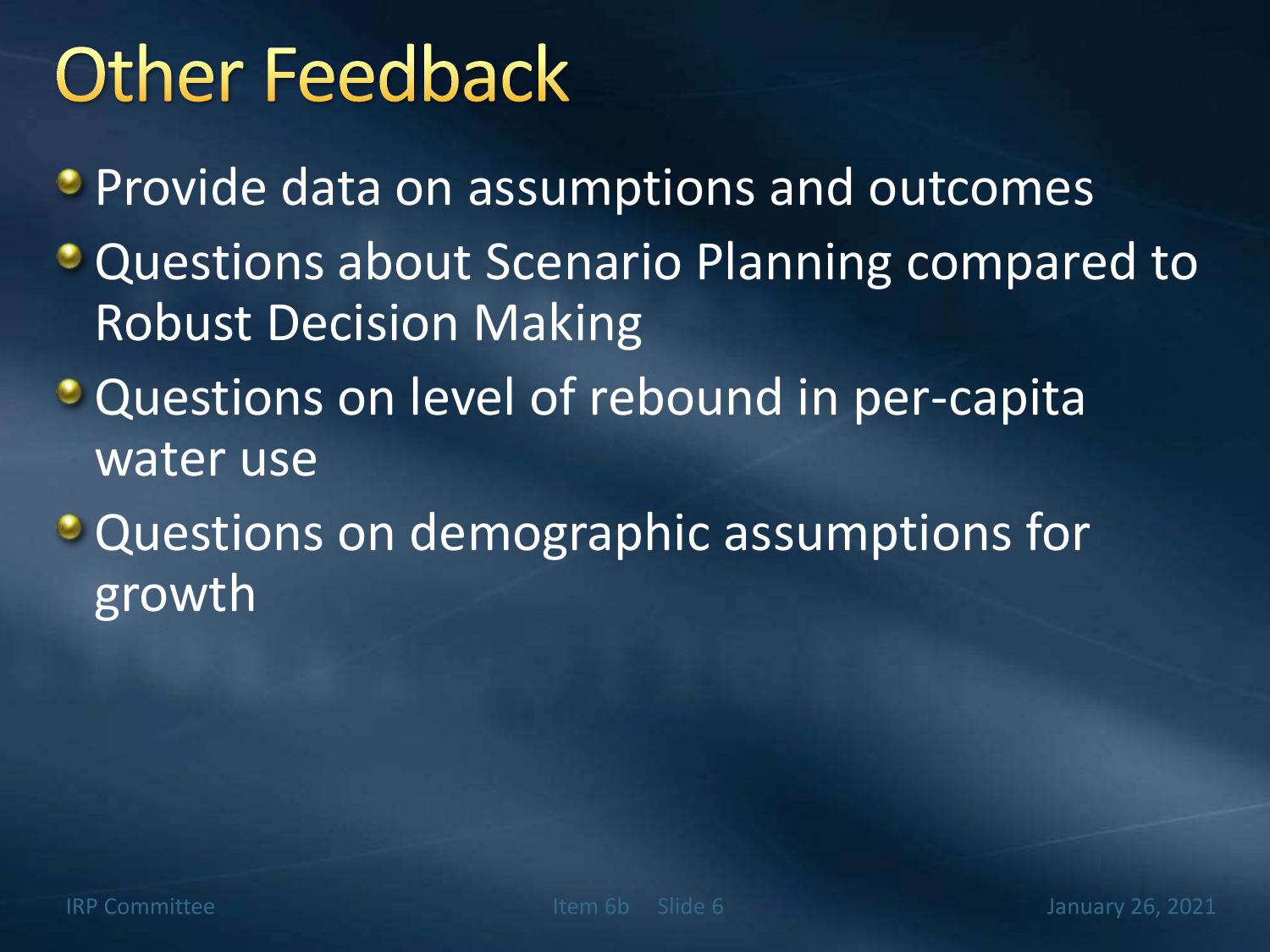# **Proposed Adaptive Management** Monitoring

**• Adaptive Management Plan Monitors Progress PReflects current conditions** 

- **Projects 10 years into future**
- **Useful for tracking compared to IRP scenarios**
- Updated with annual IRP Implementation Report
	- **IRP implementation reports typically produced each fall**
	- Useful for biennial budget preparation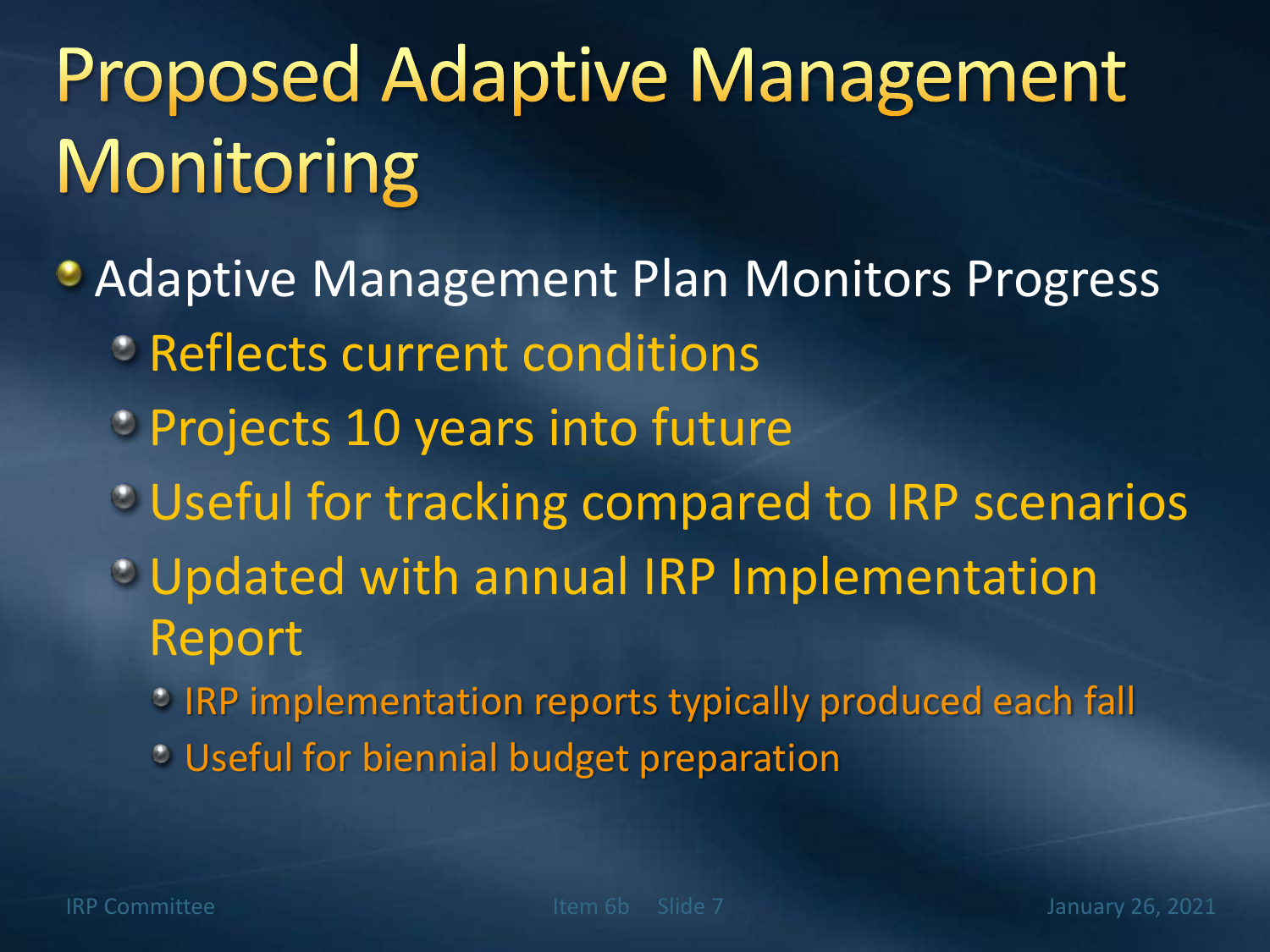#### **Schedule for Remaining Work**

2021

| <b>Key Steps</b>                                  | Jan | Feb | <b>Mar</b> | Apr | <b>May</b> | Jun | <b>Jul</b> | <b>Aug</b> | <b>Sep</b> |
|---------------------------------------------------|-----|-----|------------|-----|------------|-----|------------|------------|------------|
| <b>Refine Scenarios</b>                           |     |     |            |     |            |     |            |            |            |
| <b>Identify Portfolio</b><br><b>Actions</b>       |     |     |            |     |            |     |            |            |            |
| <b>Public Outreach</b>                            |     |     |            |     |            |     |            |            |            |
| <b>Develop Adaptive</b><br><b>Management Plan</b> |     |     |            |     |            |     |            |            |            |
| <b>Adopt IRP</b>                                  |     |     |            |     |            |     |            |            |            |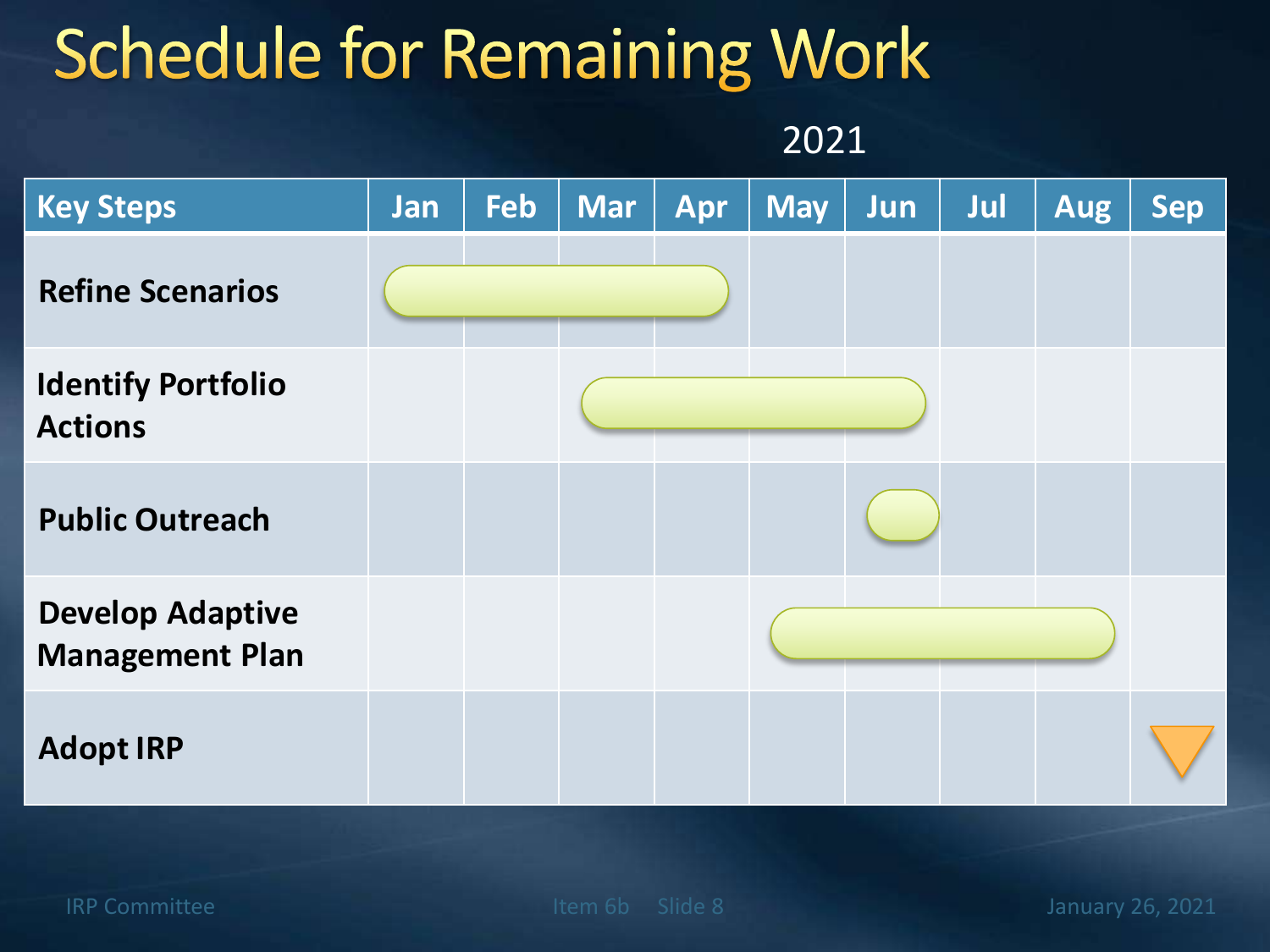### **Schedule for Remaining Work**

2021



IRP Committee Internal Committee Item 6b Slide 9 January 26, 2021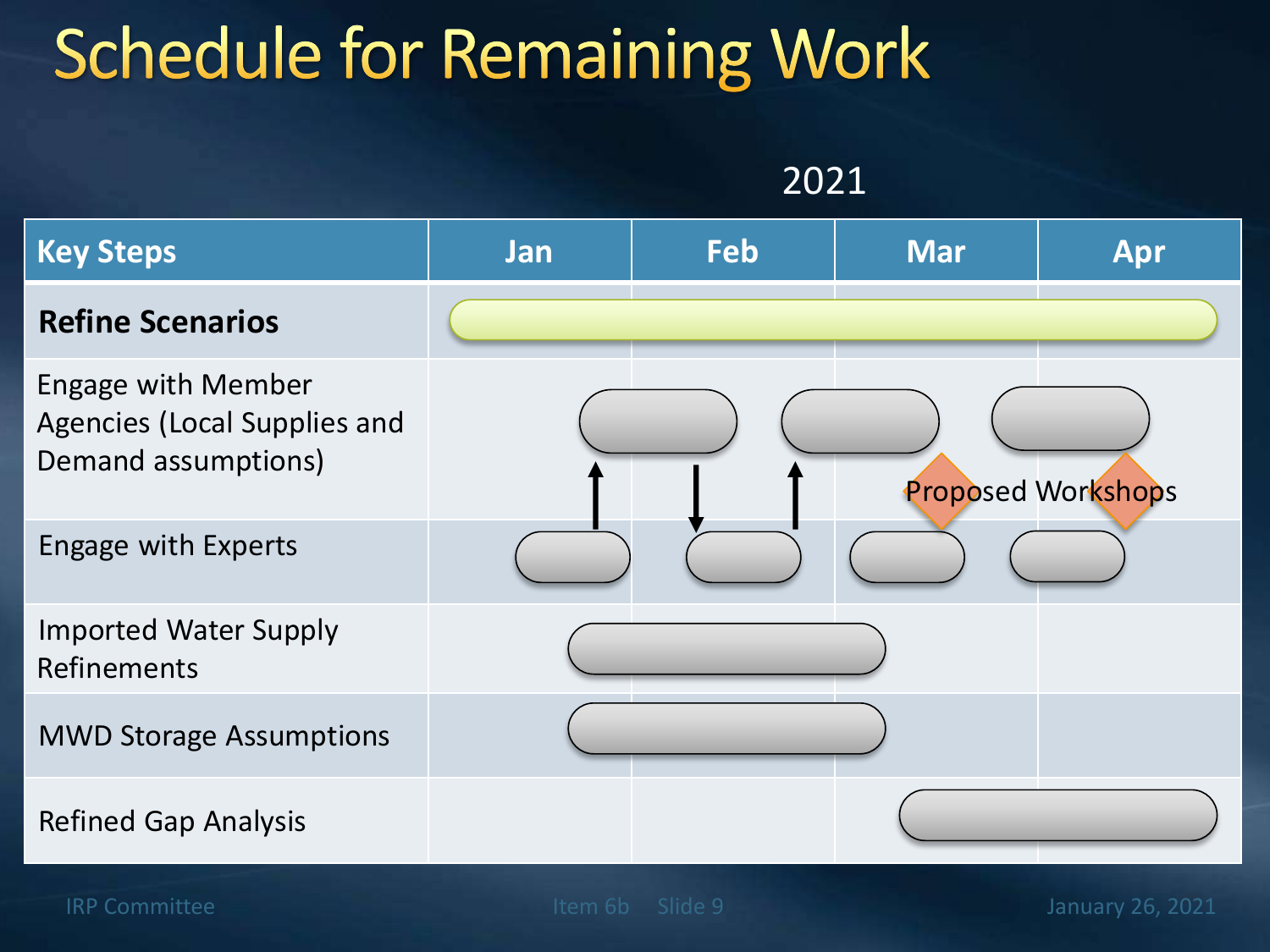### **Next Steps**

- Continue with Scenario Planning
- **Written response to comments**
- **File Retrospective Report with Board**
- **Modify scenarios based on member agency and** expert panel input
- **Develop adaptive management plan monitoring**
- **Coordination between major processes**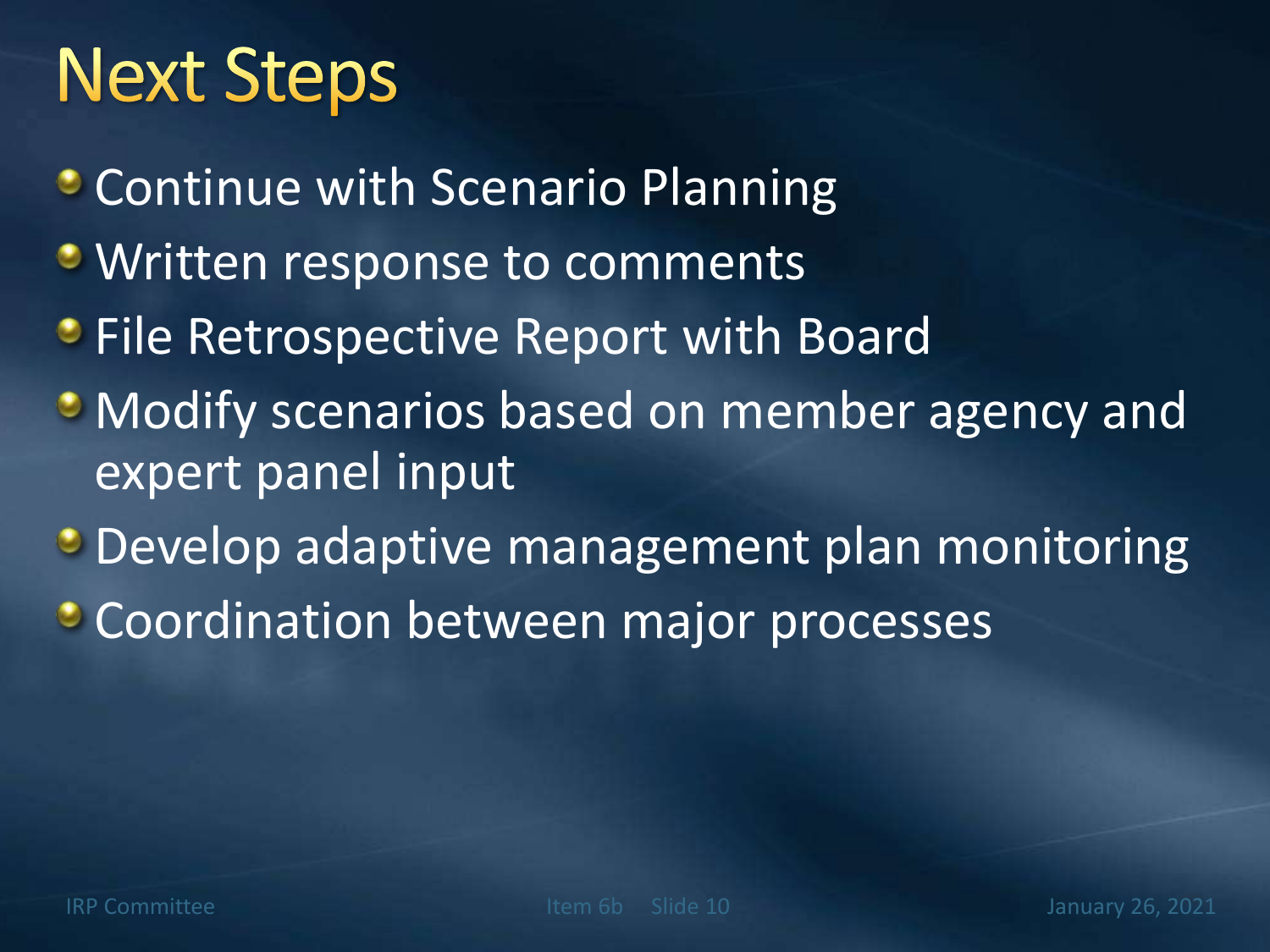### **Coordination Across Processes**

**• Multiple processes underway or soon to begin** Urban Water Management Plan *C* Integrated Resources Plan Rate Refinement Groundwater request Coordinate with member agency managers in February and on-going